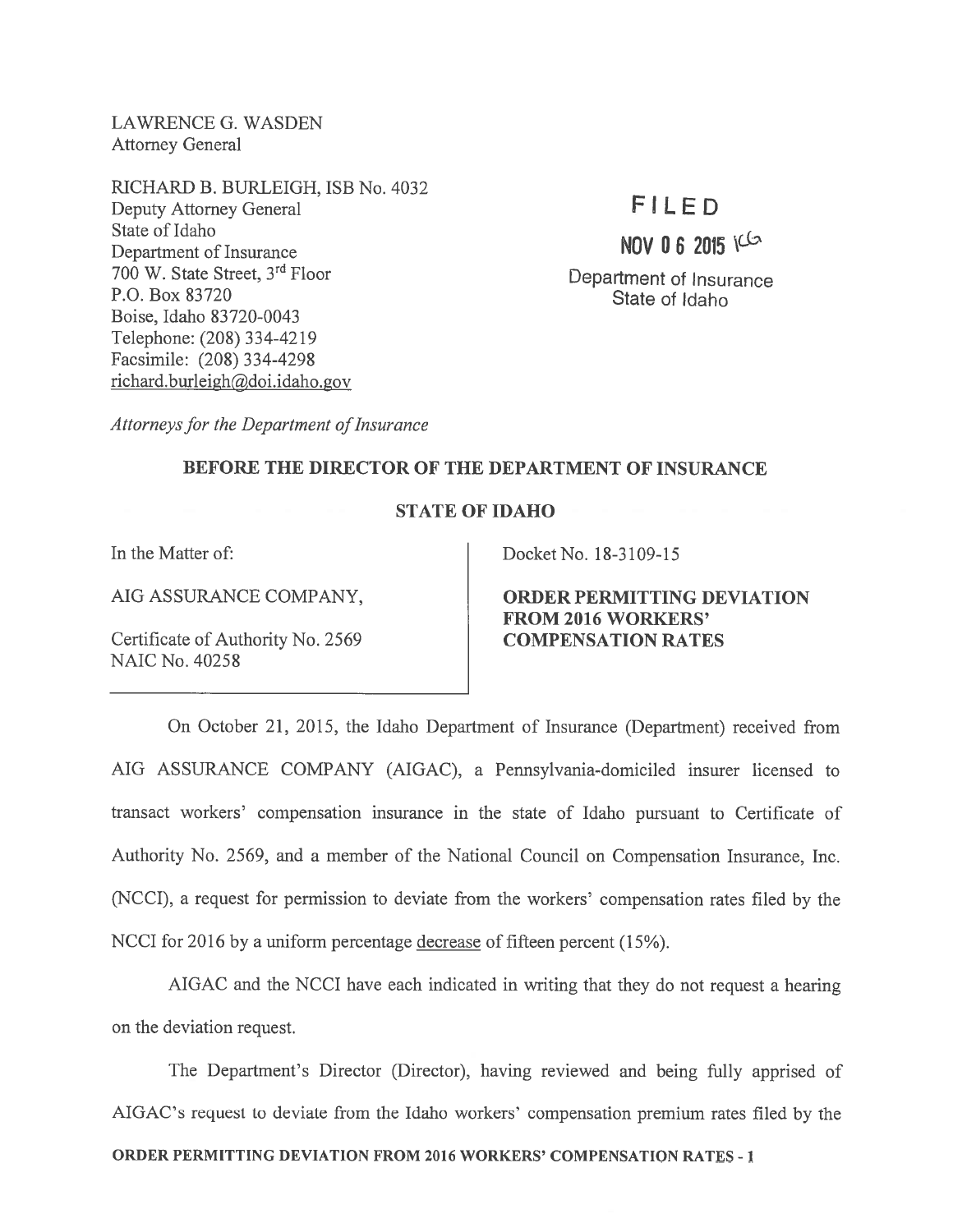NCCI for 2016, and the requirements of Idaho Code § 41-1614, has determined that the requested rate deviation is justified.

NOW, THEREFORE, IT IS HEREBY ORDERED, pursuan<sup>t</sup> to Idaho Code § 41-1614, that AIGAC's reques<sup>t</sup> to deviate by <sup>a</sup> uniform percentage decrease of fifteen percen<sup>t</sup> (15%) from the workers' compensation rates filed by the NCCI for 2016, exclusive of terrorism rates, is GRANTED. This deviation from the Idaho workers' compensation premium rates filed by the NCCI for 2016 shall take effect on January 1, 2016, and shall remain in effect for one year from that date unless terminated sooner with the approval of the Director.

DATED this  $b^{\overline{10}}$  day of November, 2015.

STATE OF IDAHO DEPARTMENT OF INSURANCE

Zan L. Camero

DEAN L. CAMERON **Director**